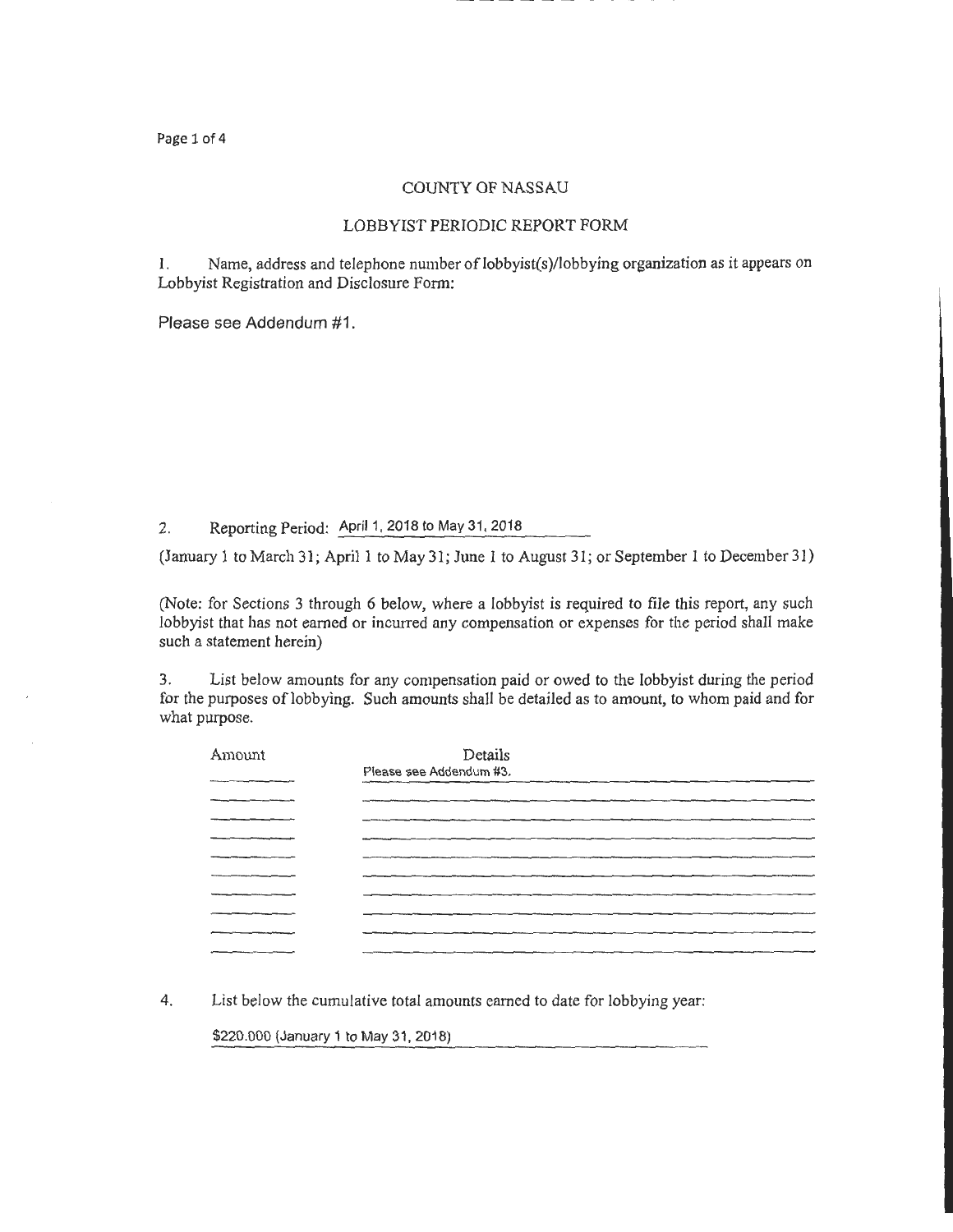Page 2 of 4

5. List below amounts for any expenses expended or incurred by the lobbyist during the period for the purposes of lobbying. Such amounts shall be detailed as to amount, to whom paid and for what purpose.

| Amount | Details                 |                               |                |                      |
|--------|-------------------------|-------------------------------|----------------|----------------------|
|        | Please see Addendum #3. |                               |                |                      |
|        |                         |                               |                |                      |
|        |                         |                               |                |                      |
|        |                         |                               |                |                      |
|        |                         |                               |                | -------------------- |
|        |                         | and the state of the state of |                |                      |
|        |                         |                               |                |                      |
|        |                         |                               |                |                      |
|        |                         |                               | $\overline{z}$ |                      |
|        |                         |                               |                |                      |

6. List below the cumulative total amounts expended to date for lobbying year:

\$0.00 (January 1 to May 31 , 2018)

(In lieu of completing 7 through 10 below, you may attach a copy of your Lobbyist Registration and Disclosure Form, provided the infonnation has not changed.)

7. List whether and where the lobbyist(s)/lobbying organization is registered as a lobbyist (e.g. Nassau County, New York State):

Please see Addendum #1.

8. Name, address and telephone number of client(s) by whom, or on whose behalf, the lobbyist is retained, employed or designated.

Please see Addendum #2.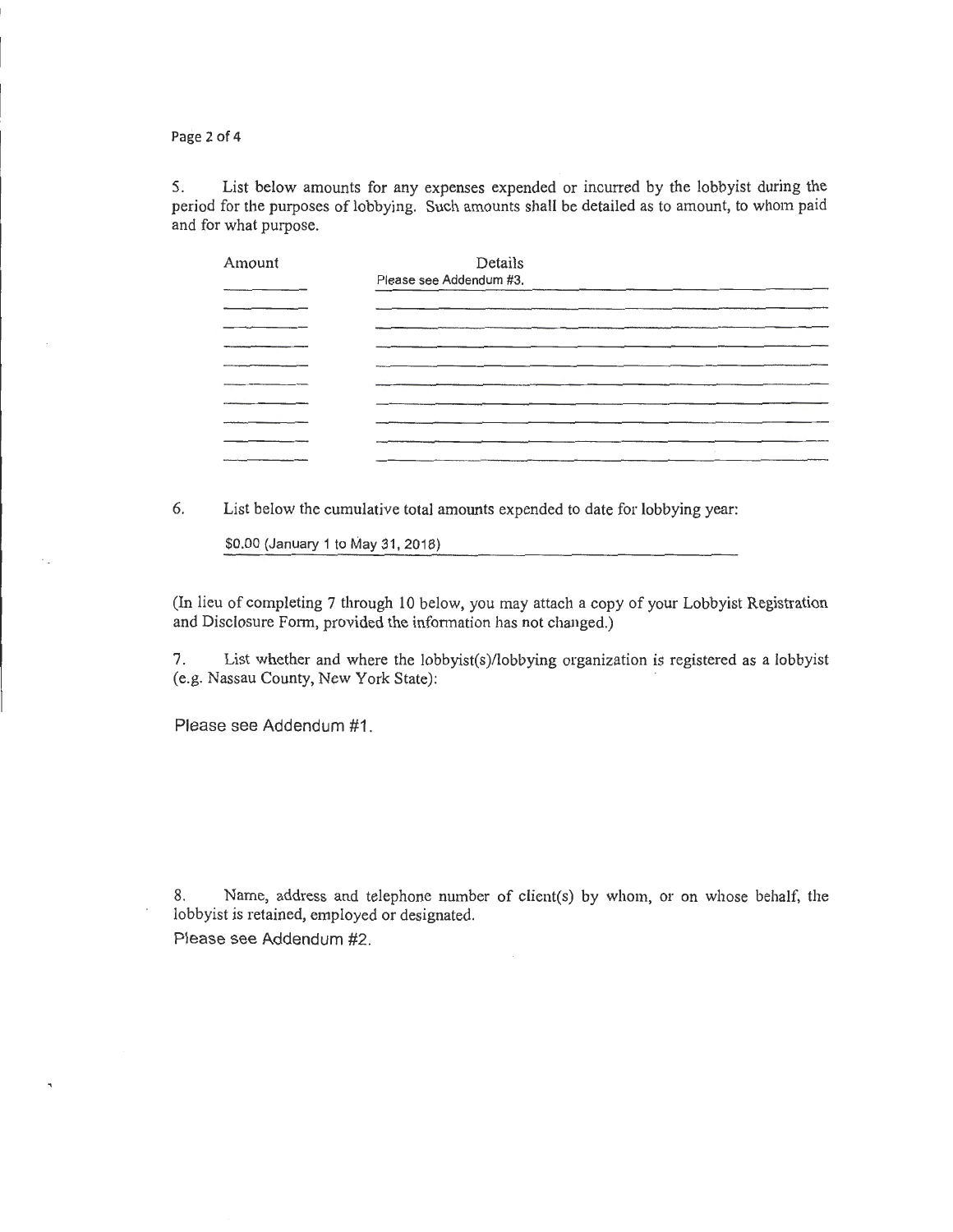Page 3 of 4

 $\epsilon$ 

 $\epsilon$ . Describe lobbying activity conducted, or to be conducted, in Nassau County, and identify client(s) for each activity listed, during the Reporting Period.

No lobbying activity conducted during this Reporting Period.

l 0. The name of persons, organizations or governmental entities before whom the lobbyist has lobbied during the period.

No lobbying activity conducted during this Reporting Period.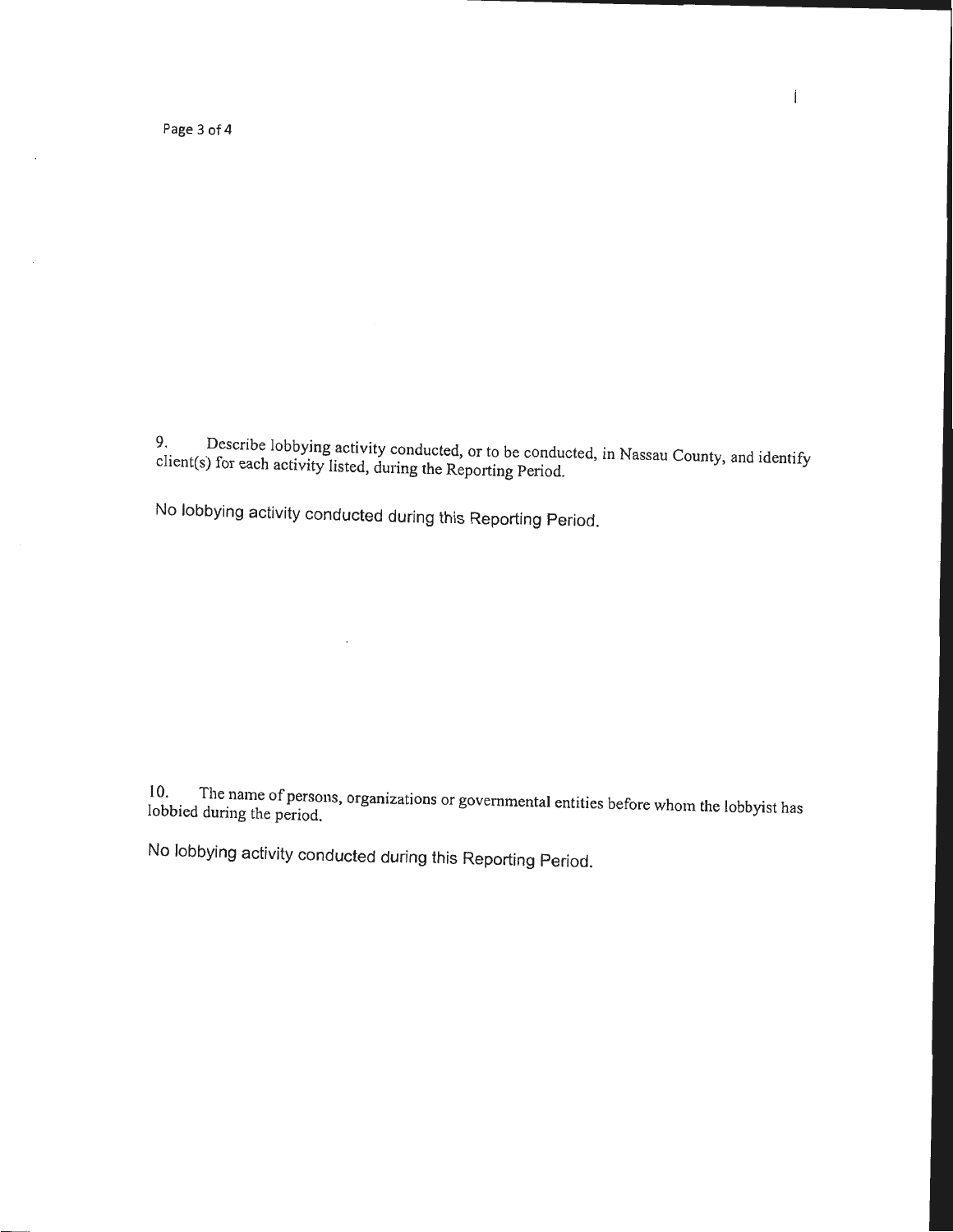Page 4 of 4

I understand that copies of this form will be sent to the Nassau County Department of Information Technology ("IT") to be posted on the County's website.

I also understand that upon termination of retainer, employment or designation I must give written notice to the County Attorney within thirty (30) days of termination.

VERIFICATION: I certify that all statements made on this statement are true, correct and complete to the best of my knowledge and belief and I understand that the willful making of any false statement of material fact herein will subject me to the provisions of law relevant to the making and filing of false instruments and will render such statement null and void.

Dated:  $\frac{\text{June } 13, 2018}{\text{June } 13, 2018}$ 

Signed:

Steve

**Partner & Chair, State Government Relations Group** 

Print Name:

Title:

|                         | STATE OF NEW YORK<br>New York ) | SS: |         |
|-------------------------|---------------------------------|-----|---------|
| Sworn to before me this |                                 |     |         |
| Day of                  | June                            |     | , 2018. |
| NOTARY PUBLIC           | mose weegter                    |     |         |

**NICOLE RUSSO (WEINGARTNER) Notary Public, State of New York No. 01WE6224S94 Qualified in Nassau County Commission Expires July 6, 2018**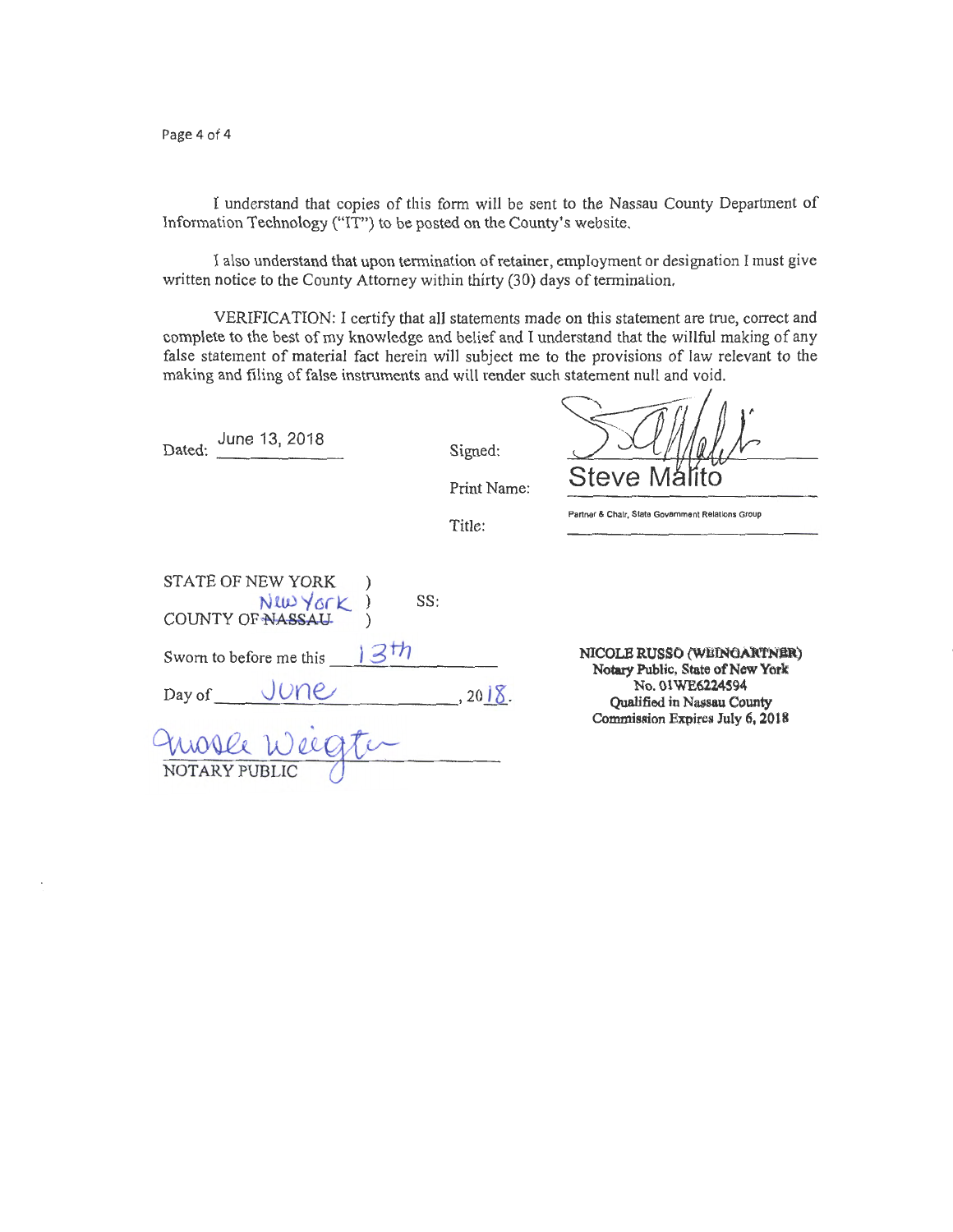## Davidoff Butcher & Citron LLP Lobbyists Engaging Nassau County Addendum# 1

| Name                  | <b>Address</b>                                                                | <b>Phone Number</b> | Registered to Lobby in                                                        |
|-----------------------|-------------------------------------------------------------------------------|---------------------|-------------------------------------------------------------------------------|
| Charles Capetanakis   | Davidoff Hutcher & Citron LLP<br>605 Third Avenue<br>New York, New York 10158 | 516-248-6400        | Nassau County<br>New York City<br>New York State                              |
| Sean Crowley          | Davidoff Hutcher & Citron LLP<br>605 Third Avenue<br>New York, New York 10158 | 516-248-6400        | Nassau County<br>New York City<br>New York State<br>Federal                   |
| Sid Davidoff          | Davidoff Hutcher & Citron LLP<br>605 Third Avenue<br>New York, New York 10158 | 516-248-6400        | Nassau County<br>New York City<br>New York State<br>Federal                   |
| Arthur Goldstein      | Davidoff Hutcher & Citron LLP<br>605 Third Avenue<br>New York, New York 10158 | 516-248-6400        | Nassau County<br>New York City<br>New York State<br>Federal                   |
| John B. Kiernan       | Davidoff Hutcher & Citron LLP<br>605 Third Avenue<br>New York, New York 10158 | 516-248-6400        | Nassau County<br>Suffolk County<br>New York City<br>New York State<br>Federal |
| Stephen A. Malito     | Davidoff Hutcher & Citron LLP<br>605 Third Avenue<br>New York, New York 10158 | 516-248-6400        | Nassau County<br>Suffolk County<br>New York City<br>New York State<br>Federal |
| Nicole L. Weingartner | Davidoff Hutcher & Citron LLP<br>605 Third Avenue<br>New York, New York 10158 | 516-248-6400        | Nassau County<br>Suffolk County<br>New York City<br>New York State            |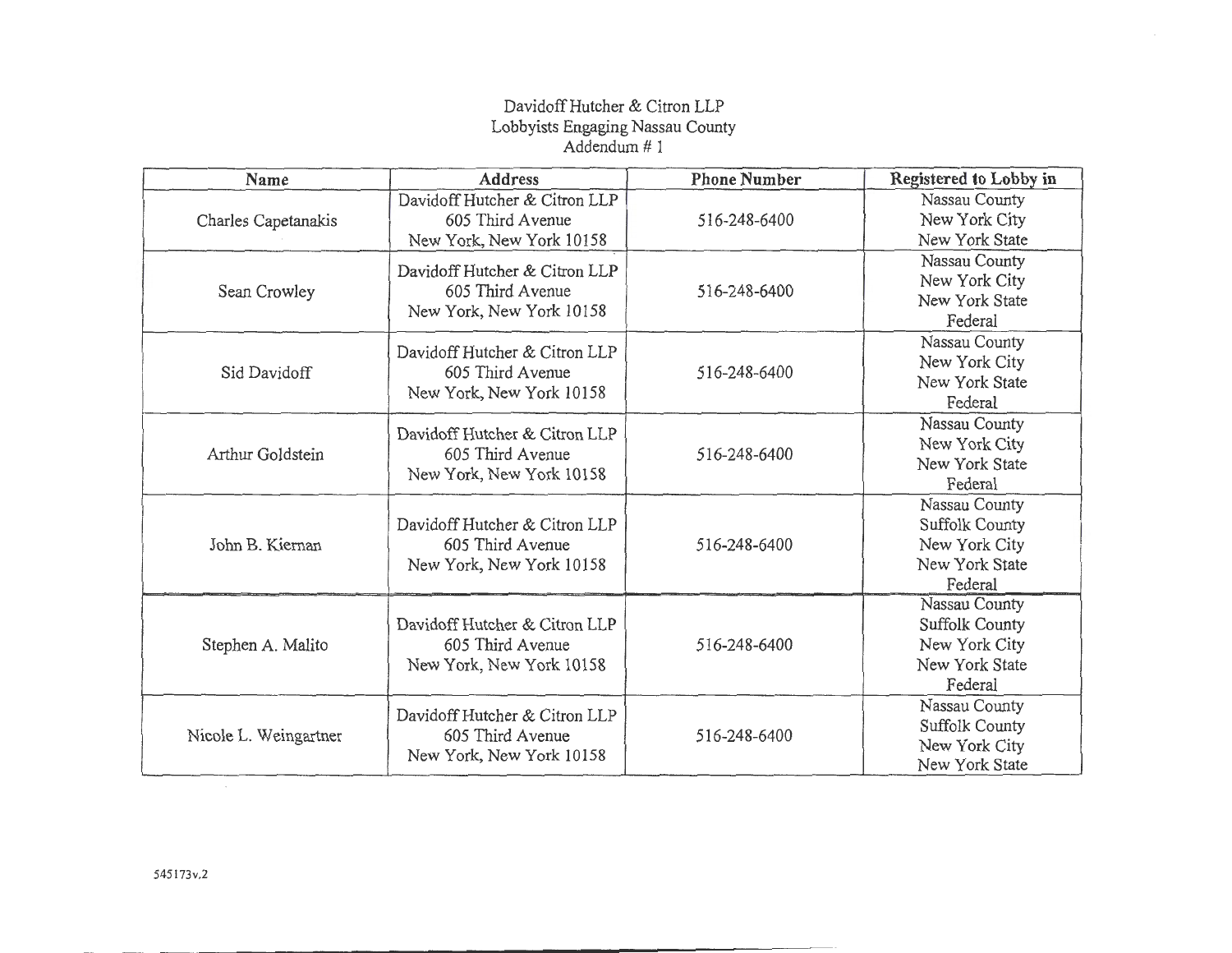## Davidoff Hutcher & Citron LLP Clients Clients Represented in Nassau County Addendum#2

| Name                                                                                                   | <b>Address</b>                                                   | <b>Phone Number</b> |
|--------------------------------------------------------------------------------------------------------|------------------------------------------------------------------|---------------------|
| Election Systems & Software                                                                            | 11208 John Galt Blvd.<br>Omaha, NE 68137                         | 1-877-377-8683      |
| Nassau Village Officials Association                                                                   | P.O. Box 484<br>New Hyde Park, NY 11040-5572                     | 516-437-1455        |
| Castagna Realty Co., Inc.                                                                              | 2110 Northern Blvd., Suite 201<br>Manhasset, New York 11030      | 516-627-6700        |
| Syosset Park Development, LLC<br>c/o Simon Property Group, Inc.<br>(FKA Oyster Bay Realty)             | 225 West Washington Street, 14th Floor<br>Indianapolis, IN 46204 | 317-263-7083        |
| RELX Inc. and affiliated entities including<br>subsidiary Elsevier<br>(FKA Reed Elsevier Inc. et. al.) | 1150 18th Street, NW, Suite 600<br>Washington, DC 20036          | 202-857-8235        |
| Family Residences and Essential<br>Enterprises, Inc. (FREE)                                            | 191 Bethpage Sweet Hollow Road<br>Old Bethpage, New York 11804   | 516-870-1600        |
| North Shore Board of Education                                                                         | 112 Franklin Avenue<br>Sea Cliff, New York 11579                 | 516-277-7801        |
| A. Vournou Construction<br>Management Group LLC                                                        | 6500 Jericho Turnpike<br>Syosset, New York 11791                 | 516-513-1262        |
| SCO Family of Services                                                                                 | 1 Alexander Place<br>Glen Cove, New York 11542                   | 516-671-1253        |
| Oracle America, Inc.                                                                                   | 1910 Oracle Way<br>Reston, VA 20190                              | 703-478-9000        |

 $\bar{\mathbf{v}}$